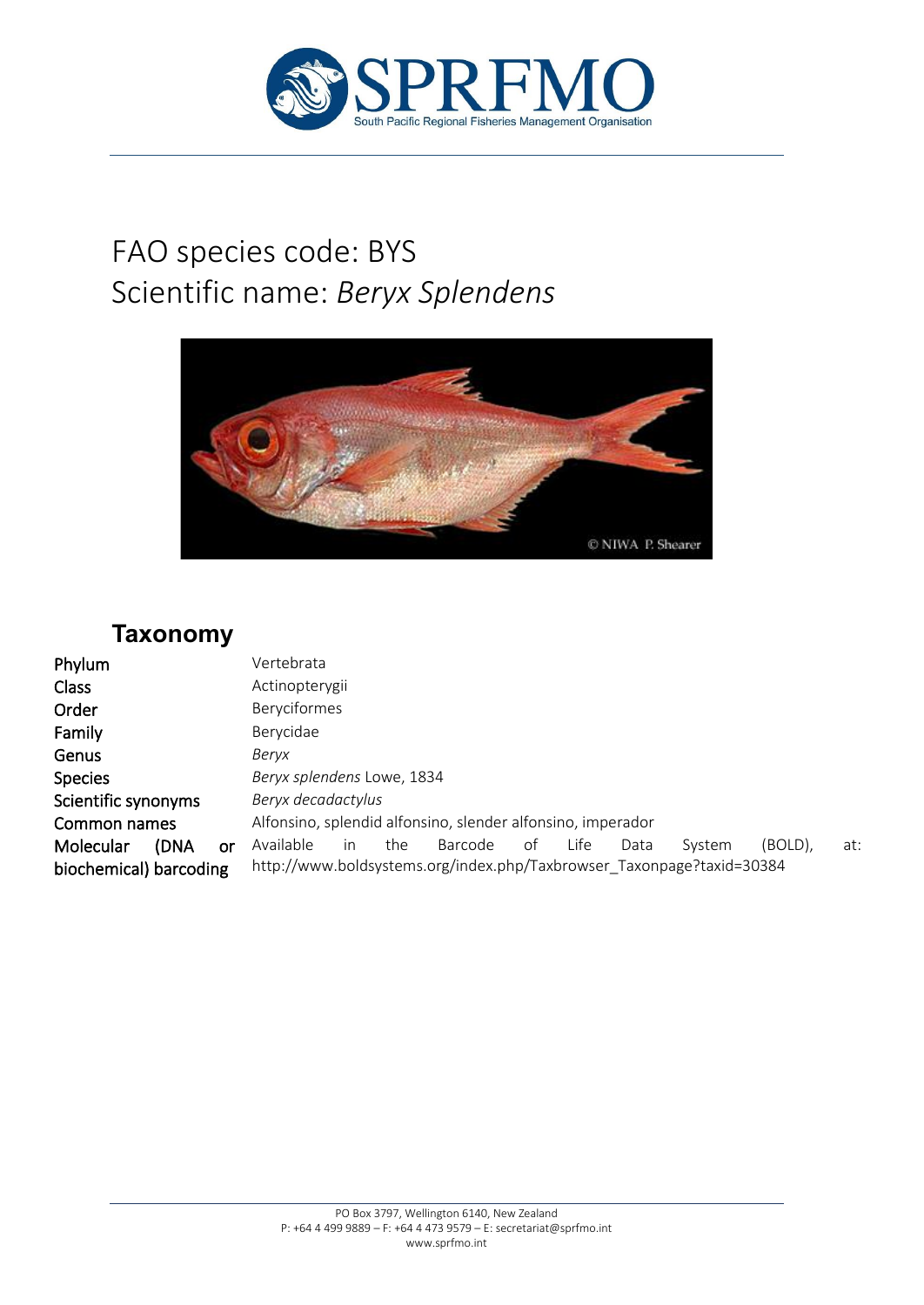## **Species Characteristics**

#### Global distribution and depth range

Alfonsino (*Beryx splendens*) has been reported from all tropical and temperate oceans (excluding the northeast Pacific) between latitudes of about 65° N and 43° S. It has been reported from depth extremes of 25 m to at least 1300 m (Busakhin 1982, Menezes et al. 2009). In the South Pacific they appear most abundant between about 300 m and 700 m bottom depth (Anderson et al. 1998) and along the Juan Fernandez ridge off the coast of Chile between about 400 m and 500 m (Contreras *et al*., 2007). Its minimum and maximum depths can also vary significantly between regions, e.g., it is found as shallow as 25 m off Oman in the Indian Ocean, but seldom shallower than 200 m in the New Zealand EEZ. Alfonsino undertake regular vertical diel migrations of 350–400 m for juveniles, and up to 150–200 m for adults.

#### Distribution within the South Pacific area

Alfonsino is prevalent across the southwest Pacific with common occurrences reported from New Zealand and Australian catch data in the north Tasman Sea, Louisville Ridge, Chatham Rise, and Lord Howe Rise (FAO 2016, Fisheries New Zealand 2021). In the southeast Pacific, catch data from within the Chilean EEZ indicate alfonsino is present mainly on the submarine mounts located in the archipelago of Juan Fernandez, the area of Bajo O'Higgins and the continental shelf area. Other areas of recorded alfonsino abundance in the southeastern Pacific include the Nazca and Sala y Goméz Ridges off southern Peru (FAO 2016).

It has been suggested that alfonsino could comprise widespread populations in large oceanic eddy systems (Alekseev et al. 1986) but very little is known about stock structure.

#### General habitat and behaviour

In the South Pacific, Alfonsino inhabits outer continental shelves and slopes and is often found over seamounts and underwater ridges. It is benthopelagic, often occurring near the bottom during the day, but ascending to feed in midwater during the night in most regions where studies have taken place (Galaktionov 1984, Uchida & Tagami 1984, Lehodey & Grandperrin 1996, Parin & Pakhorukov 2003). However, Horn & Massey (1989) observed the reverse pattern on some days and concluded that no single consistent vertical migration behaviour could be attributed to alfonsino in New Zealand waters. In Chile there is no information on vertical migration behaviour. More broadly, some inferences have been made via a physiological approximation realized by Saavedra *et al*., 2016, which demonstrates that alfonsino present an enhanced metabolic capacity typically closely related with an increased migratory capacity and may allow them to spend time in the oxygen minimum zone. Furthermore, Alekseev et al. (1986) conclude that alfonsino are capable of fast movements around seamounts within their distribution range and undergo lengthy migrations, more than 1 000 nm in the northeast Atlantic and 700 nm in the southeast Atlantic.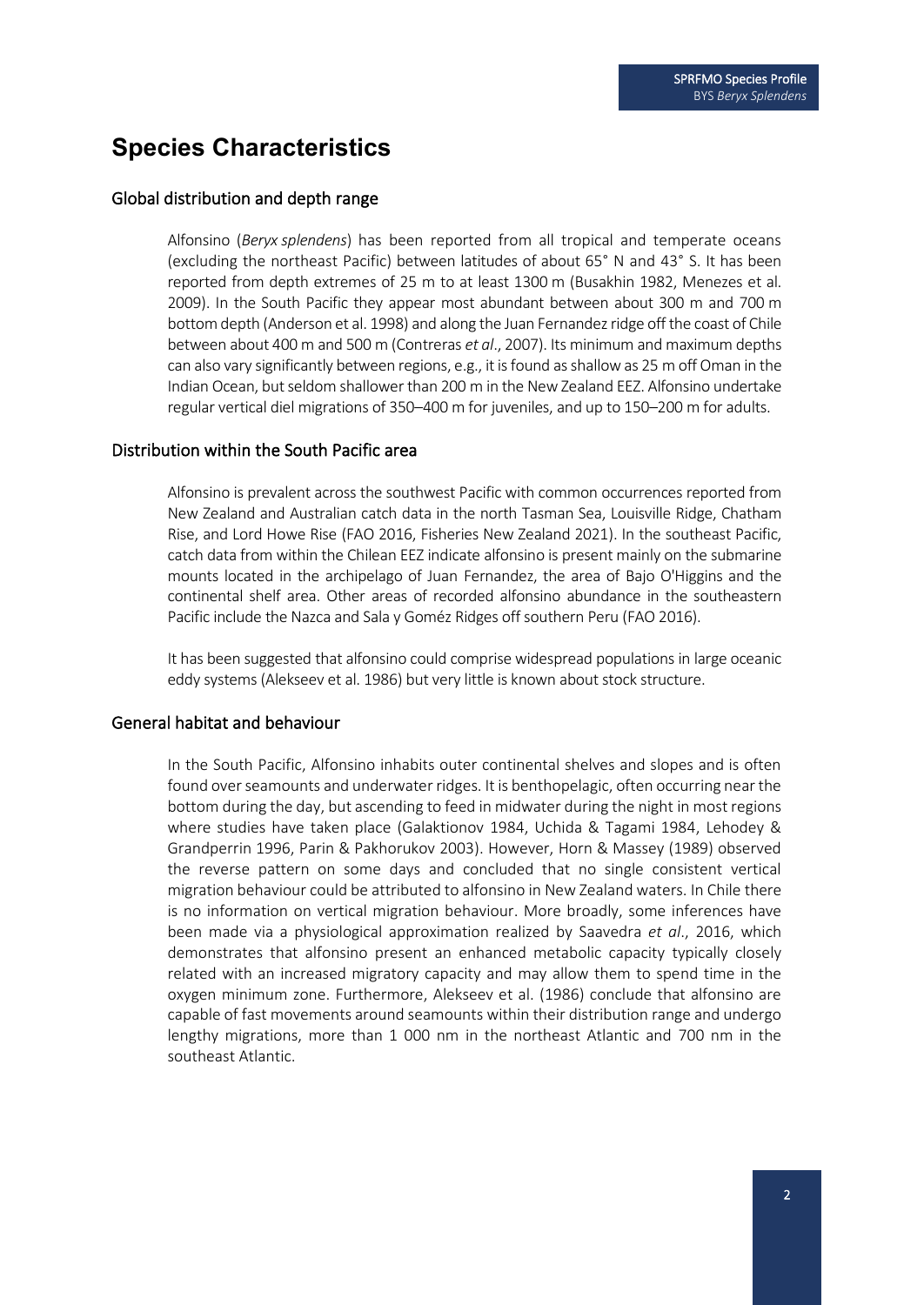#### Biological characteristics

#### *Morphology*

*B. splendens* have four dorsal spines, 13–16 soft dorsal rays, four anal spines, and 26–30 soft anal rays. The first infraorbital bone has a spine projecting laterally on its anterior end. Lateral line extends to caudal fin. In young fishes, the second dorsal ray is elongated. Catch samples are seldom strongly biased to either sex (Horn & Massey 1989). *B. splendens* can reach about 50 cm fork length; females appear to reach a slightly larger size than males. Age and growth have been investigated in a number of areas (see Table 1 for a summary), and the ageing method of counting annuli in otoliths has been validated (Massey & Horn 1990, Lehodey & Grandperrin 1996, Rico et al. 2001). Females tend to have a higher maximum length (von Bertalanffy  $L_{\infty}$ ) than males, but growth appears relatively similar between some areas (e.g., eastern and western Atlantic, and North and South Pacific) (Lehodey & Grandperrin 1996, Rico et al. 2001, Gili *et al.,* 2002). Growth of juveniles is probably rapid; it is estimated that they reach a fork length of about 15–20 cm in their first year, an average fork length of about 25 cm after 3 years, and about 40 cm after 10 years. Maximum age is thought to be approximately 20 years (Horn & Massey).

#### *Reproduction*

Alfonsino are serial spawners. Very little published information on spawning time or location of alfonsino in the South Pacific is available. In New Zealand waters Horn & Massey (1989) examined gonadosomatic indices and suggested that spawning occurred midwinter around July–August, although there is still large uncertainty around when and where alfonsino spawn in this area. This is inconsistent with evidence from other parts of the South Pacific, i.e., New Caledonia, where spawning was found to take place between November and February.

Eggs are buoyant and hatch after 1–8 days. The pelagic larvae can be widely distributed by surface currents until they adopt a demersal existence, probably when they are about 1 year old (Chikuni 1971).

#### *Length at maturity and growth*

Average size at sexual maturity appears to be about 30–34 cm (4–6 years old) and can vary between localities (González et al. 2003).

Growth parameters of the Bertalanffy growth function from several studies are summarised in Table 1.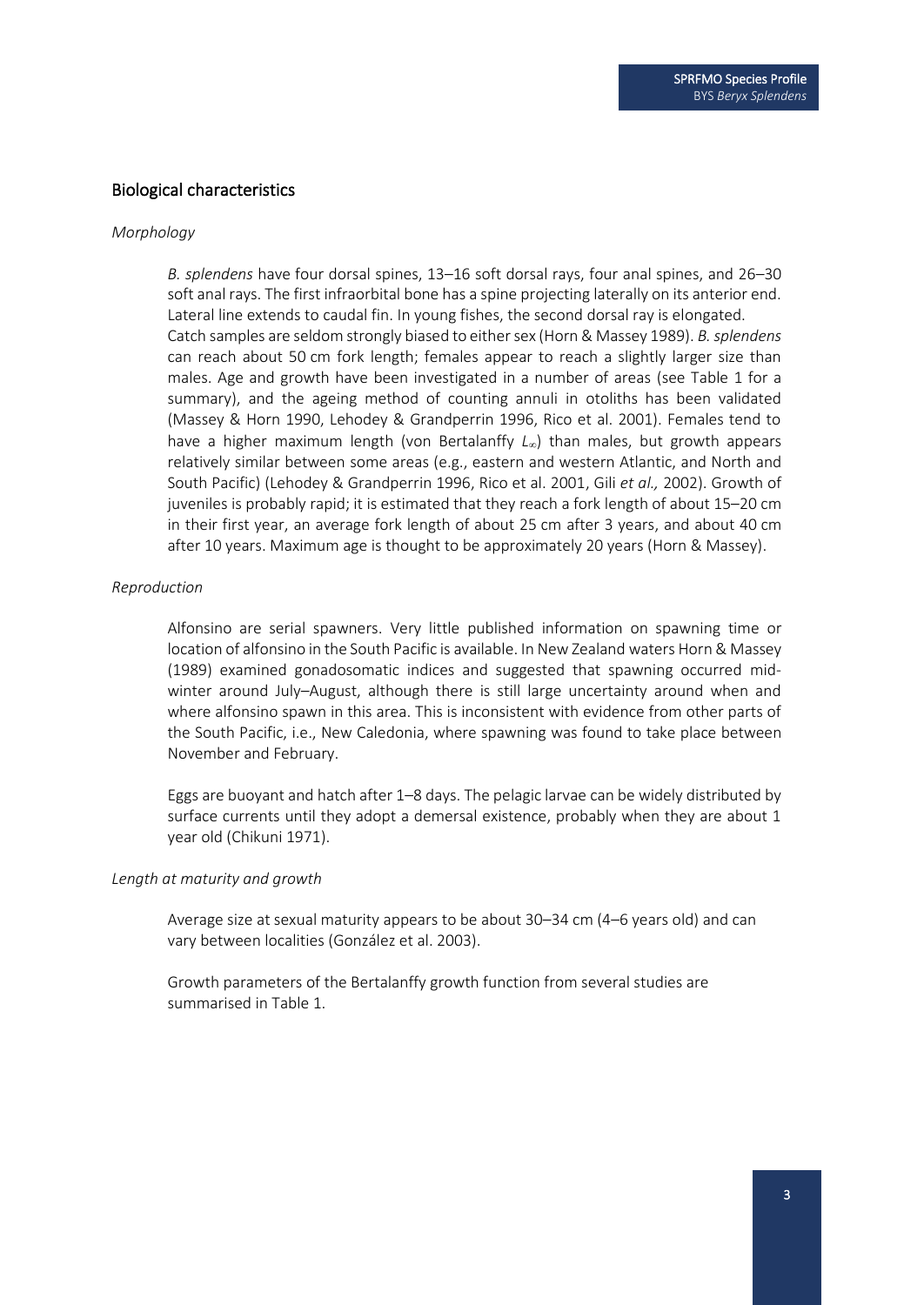#### Table 1: Comparison of von Bertalanffy growth parameters for alfonsino from different areas

(where: M= males, F= female, L∞ = asymptotic length, K= rate at which L∞ is approached, to = age at length = 0 according to the von Bertalanffy growth function). Table based on Lehodey & Grandperrin, 1996.

| Area                    |      | $  \infty$ | K.    |                | T <sub>0</sub> |                | Source                     |
|-------------------------|------|------------|-------|----------------|----------------|----------------|----------------------------|
|                         | м    | F          | M     | F              | M              | F              |                            |
| New Caledonia           |      |            |       |                |                |                |                            |
| Norfolk-                | 45.2 | 50.8       | 0.146 | 0.134          | $-2.34$        | $-2.0$         | Lehodey & Grandperrin 1996 |
| Loyalty                 |      |            |       |                |                |                |                            |
| Ridges                  |      |            |       |                |                |                |                            |
| New Zealand             |      |            |       |                |                |                |                            |
| Palliser                | 51.1 | 57.5       | 0.11  | 0.088          | $-3.56$        | $-4.1$         | Massey & Horn 1990         |
| Bay                     |      |            |       |                |                |                |                            |
| Tuaheni                 | 54.9 | 76.3       | 0.093 | 0.042          | $-4.30$        | $-8.25$        | Massey & Horn 1990         |
| Paoanui                 | 49.1 |            | 0.144 | $\overline{a}$ | $-1.81$        | $\overline{a}$ | Massey & Horn 1990         |
| East Coast North Island | 51.1 | 57.5       | 0.110 | 0.080          | $-3.56$        | 4.10           | Stocker & Blackwell 1991   |
| Japan                   |      |            |       |                |                |                |                            |
| Sagami                  | 37.8 |            | 0.439 |                | 0.40           |                | Ikenouve 1969              |
| Bay                     |      |            |       |                |                |                |                            |
| Sagami                  | 45.8 |            | 0.323 |                | $-0.22$        |                | Masusawa et al. 1979       |
| Bight                   |      |            |       |                |                |                |                            |
| Zunan                   | 54.4 |            | 0.181 |                | $-0.08$        |                | Masusawa et al. 1979       |
| Sea                     |      |            |       |                |                |                |                            |
| <b>Atlantic</b>         |      |            |       |                |                |                |                            |
| Angular                 | 48.5 |            | 0.170 |                | $-2.63$        |                | de Leon & Malkov 1979      |
| Rise                    |      |            |       |                |                |                |                            |
| New Year                | 44.8 |            | 0.209 |                | $-0.89$        |                | de Leon & Malkov 1979      |
| Rise                    |      |            |       |                |                |                |                            |
| Chile                   |      |            |       |                |                |                |                            |
| Juan Fernandez Islands  | 58.5 | 63.6       | 0.095 |                |                |                | Gili et al. 2002           |
|                         | 49.3 |            | 0.012 |                | $-2.00$        |                | Niklitschek & Toledo 2011  |

#### Biological productivity

Absolute fecundity off New Caledonia seamounts was reported to be 270,000–675,000 eggs per individual (Lehodey et al. 1997).

González et al. (2003) noted that alfonsino life-history parameters of the alfonsino suggest that this species has a specialistic life-history strategy and that fisheries based on this species might be more susceptible to growth overfishing and population depletion.

#### Role of the species in the ecosystem

Alfonsino feed by hunting macrofauna, mainly small squids and fish, but also crustaceans (i.e., copepods, amphipods, shrimps, prawns, and euphausiids).

Horn et al. (2010) examined stomach contents from individuals caught on three consecutive summer trawl surveys in New Zealand between 2005-2007. They determined that the species in this region was a moderately selective feeder that fed predominantly in the mesopelagic layers. The most common prey items were crustaceans and mesopelagic fishes. By mass, the most important prey items were prawns from the genus *Sergestes*, followed by the myctophid fish *Lampanyctodes hectoris*. Horn et al. (2010) also found an ontogenetic difference in prey selection, with euphasiids and amphipods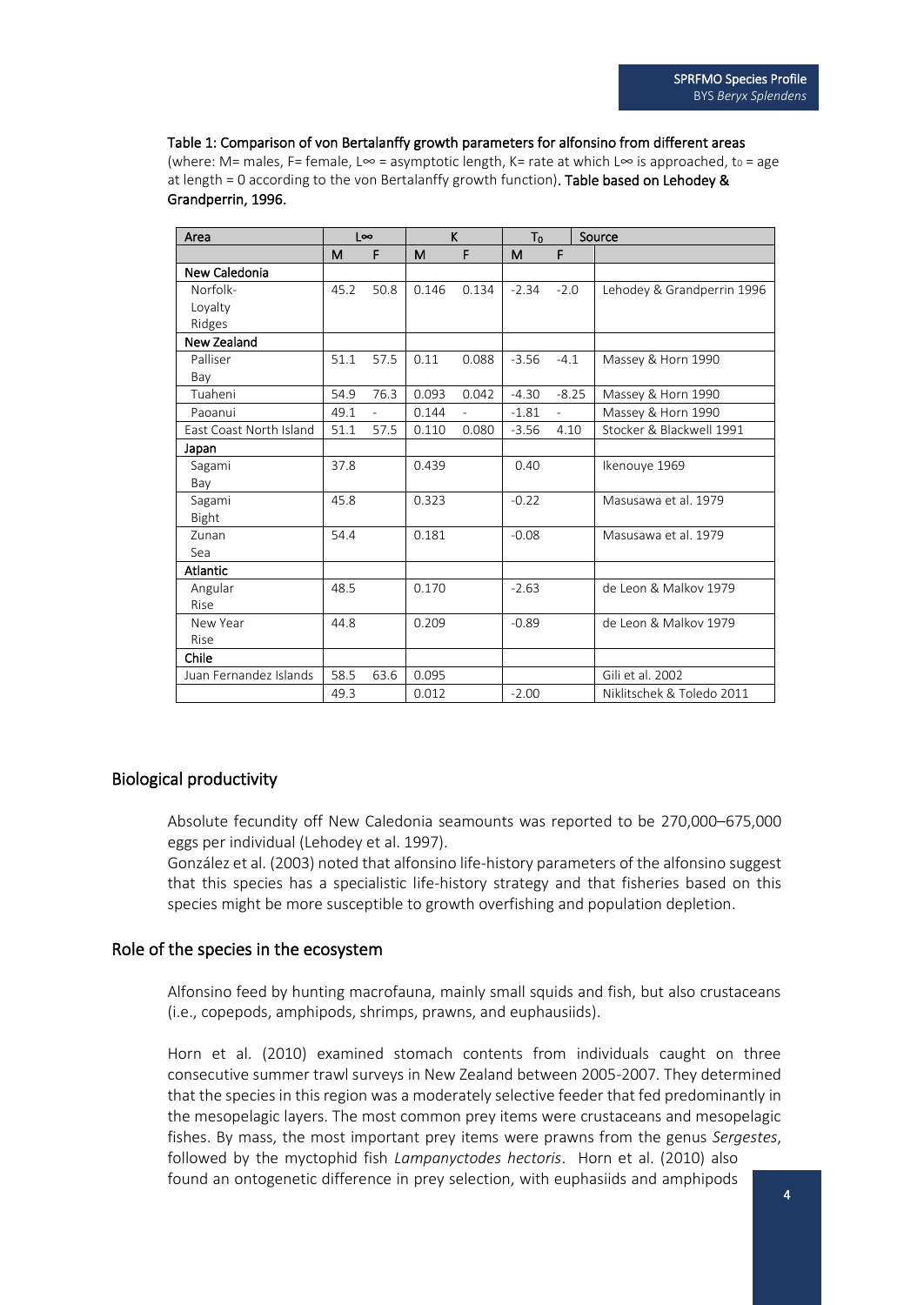being most important in the diet of alfonsino 17-26 cm in length (FL), and larger prawns and mesopelagic fishes being important for individuals >27 cm. In contrast, Porteiro and Sutton (2007) described alfonsino as targeting midwater micronekton, and that they actively tracked the deep scattering layer in contrast to other seamount-associated fish species. While alfonsino span a wide range of prey species, there is some indication they may still be relatively selective based on the observation that prey items such as squid and salps would be relatively abundant where alfonsino feed on the Chatham Rise in New Zealand but are rarely taken (Horn et al. 2010).

Alfonsino are prey at various stages of their life to other bony fishes and sharks.

In the southwest Pacific alfonsino are often caught in association with bluenose (*Hyperoglyphe antarctica*), gemfish (*Rexea solandri*), hoki (*Macruronus novaezelandiae*), and javelinfish (*Lepidorhynchus denticulatus*) (FAO 2016). In Chile, alfonsino are caught in association with the fish *Helicolenus lengerich*, Emmerlichthys sp., *Epigonus robustus* and the crustacean *Projasus bahamondie*. In the South Pacific alfonsino is rarely associated with orange roughy due to its shallower depth distribution (FAO 2016, Saavedra et al. 2016).

### **Impacts of fishing**

#### Habitat damage

The main method used to catch this species is trawling generally fishing close to, or on, the seafloor, with some being taken as bycatch from bottom longline methods (FAO 2016, Fisheries New Zealand 2021).

Trawling for alfonsino, like trawling for other species, is likely to have long-term effects on the benthic community structure and function where fishing occurs (e.g., Rice 2006, Clark et al. 2019) and there may be consequences for benthic productivity (e.g., Jennings et al 2001, Hermsen et al 2003, Hiddink et al 2006, Reiss et al 2009).

Underwater topographic features such as seamounts, knolls and pinnacles are widely regarded as fragile habitats and are susceptible to damage from such practices (Althaus et al. 2009, Clarke et al. 2010), along with the habitat-forming species that reside upon them and contribute to local-scale habitat complexity and relief (Clark and O'Driscoll 2003, O'Driscoll and Clark 2005, Koslow et al. 2001). The effects of trawling on alfonsino populations at smaller spatial scales are currently unknown due to a paucity of studies on species-habitat interactions, (i.e., if there are specific habitat-forming species alfonsino associate with).

The Cumulative Bottom Fishery Impact Assessment for Australian and New Zealand bottom fisheries in the SPRFMO Convention Area, 2020 [\(SC8-DW07\\_rev1\)](https://www.sprfmo.int/assets/2020-SC8/SC8-DW07-rev-1-Cumulative-Bottom-Fishery-Impact-Assessment-for-Australia-and-New-Zealand.pdf) reviewed and assessed habitat impacts of demersal fisheries. It also assessed the extensive and complex management in place to mitigate benthic impacts within SPFRMO, which is mainly based on spatial restrictions of fishable areas.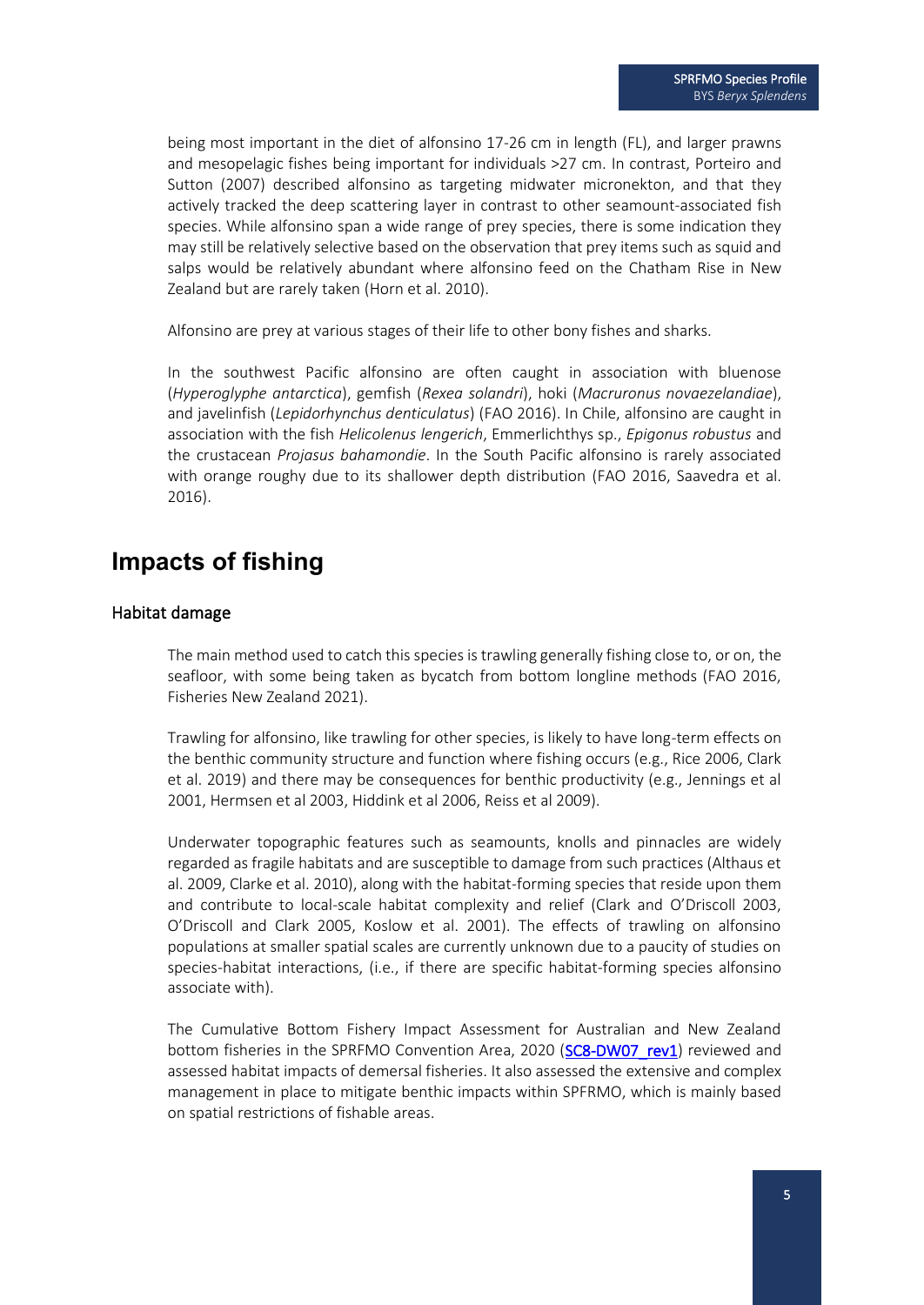### **10 References**

Alekseev, F.E., Alekseeva, E.I., Trunov, Y.A. & Shilibanov, V.I. 1986. *Macroscale water circulation, ontongentic geographical differentiation and population structure of alfonsino,*  Beryx splendens*, Lowe, in the Atlantic Ocean*. ICES CM86/ C:10. Hydrographic Committee. 16 pp.

Anderson, O.F.; Bagley, N.W.; Hurst, R.J.; Francis, M.P.; Clark, M.R.; McMillan, P.J. (1998). Atlas of New Zealand fish and squid distributions from research bottom trawls. *NIWA Technical Report 42*. 303 p.

Busakhin, S.V. (1982). Systematics and distribution of the family Berycidae (Osteichthyes) in the World Ocean. *Journal of Ichthyology 22 (6)*: 1–21.

Baird, S. J.; Mules, R. (2021) Extent of bottom contact by commercial trawling and dredging in New Zealand waters, 1989–90 to 2018–19. New Zealand Aquatic Environment and Biodiversity Report No. 260. 161 p.

Chikuni, S. (1971). Groundfish on the seamounts in the North Pacific. *Bulletin of the Japanese Society of Fisheries Oceanography 19*: 1–14. (In Japanese, English translation held by the Fisheries Research Board of Canada.)

Clark, M.; O'Driscoll, R. (2003). Deepwater fisheries and aspects of their impact on seamount habitat in New Zealand. *Journal of Northwest Atlantic Fishery Science 31*: 441- 458

Contreras F.J., Canales, C.; Leal, E. (2007). Investigación evaluación de stock y CTP Alfonsino, 2006. Pre-Informe Final. Subsecretaría de Pesca-Instituto de Fomento Pesquero.

FAO. 2016. *Global review of alfonsino (*Beryx *spp.), their fisheries, biology and management*, by Ross Shotton. FAO Fisheries and Aquaculture Circular No. 1084. Rome, Italy.

Fisheries New Zealand (2021). Fisheries Assessment Plenary, May 2021: stock assessments and stock status. Compiled by the Fisheries Science Team, Fisheries New Zealand, Wellington, New Zealand. 1782 p

Galaktionov, G.Z. (1984). Features of the schooling behaviour of the alfonsina *Beryx splendens* (Berycidae) in the thalassobathyl depths of the Atlantic Ocean. *Journal of Ichthyology 24 (5)*: 148–151.

Gili, R., L.Cid, H. Pool, Z. Young, D. Tracey, P. Horn & P.Marriott (2002). Estudio de edad, crecimiento y mortalidad natural de los recursos Orange roughy y Alfonsino. Fondo de Investigaciones

Pesqueras. FIP 2000-12. Instituto de Fomento Pesquero. 107 pp.

González, J.A.; Rico, V.; Lorenzo, J.M.; Reis, S.; Pajuelo, J.G.; Afonso Dias, M.; Mendonça, A.; Krug, H.M.; Pinho, M.R. (2003). Sex and reproduction of the alfonsino *Beryx splendens* (Pisces, Berycidae) from the Macronesian archipelagos. *Journal of Applied Ichthyology 19*: 104–108.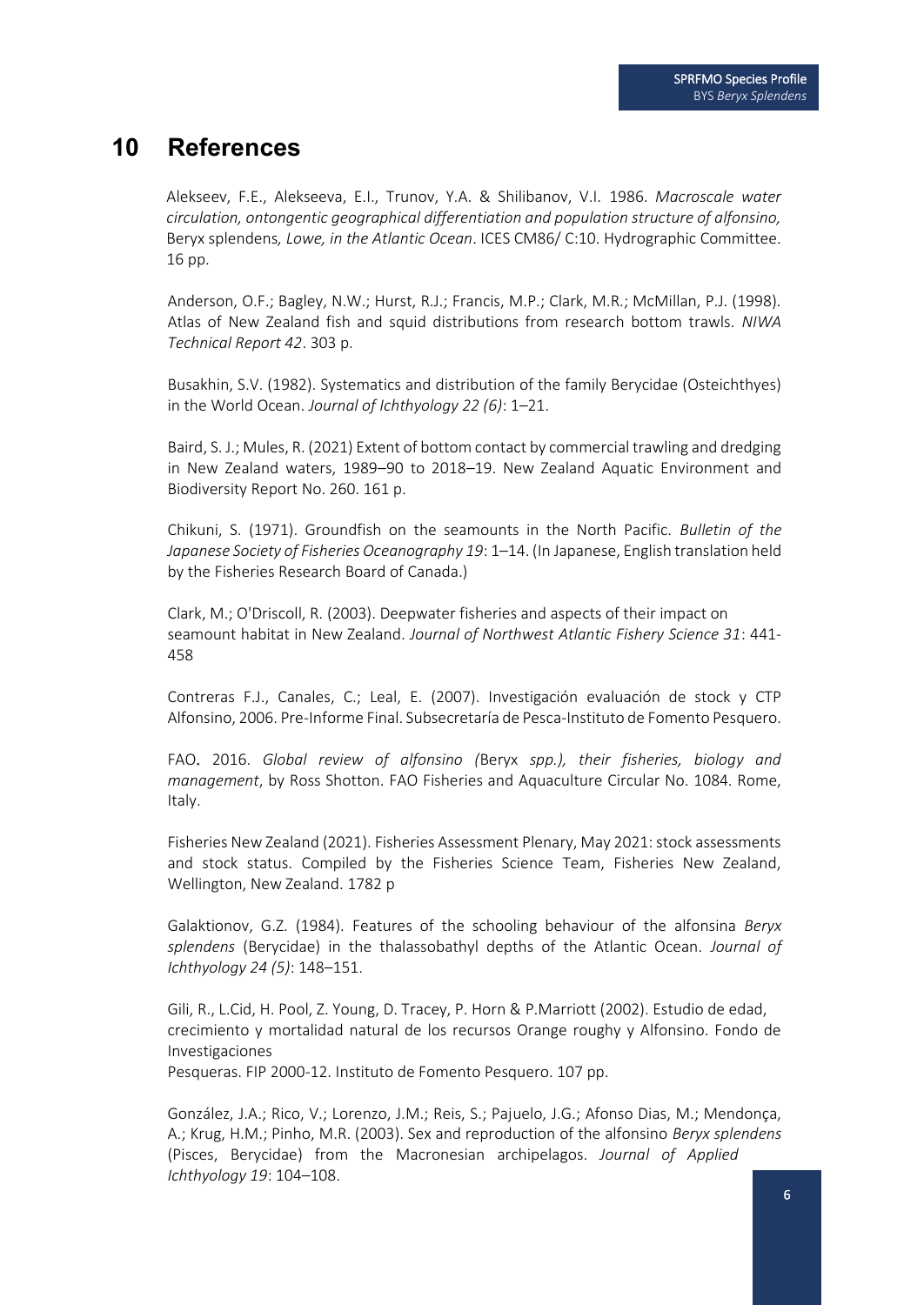Horn, P.L.; Massey, B.R. (1989). Biology and abundance of alfonsino and bluenose off the lower east coast North Island, New Zealand. *New Zealand Fisheries Technical Report 15*. 32 p.

Horn, P L; Forman, J; Dunn, M R (2010) Feeding habits of alfonsino *Beryx splendens*. *Journal of Fish Biology* 76: 2382–2400.

Kaiser, N.J. (2002) Modification of marine habitats by trawling activities: prognosis and solutions. *Fish & Fisheries*, 3: 114–136.

Koslow, J.A.; Gowlett-Holmes, K.; Lowry, J.K.; O'Hara, T.; Poore, G.C.B.; Williams, A. (2001). Seamount benthic macrofauna off southern Tasmania: community structure and impacts of trawling. *Marine Ecology Progress Series 213*: 111-125.

Lehodey, P.; Grandperrin, R. (1996). Age and growth of the alfonsino *Beryx splendens* over seamounts off New Caledonia. *Marine Biology 125*: 249–258.

Lehodey, P., R. Grandperrin and P. Marchal, 1997. Reproductive biology and ecology of a deep-demersal fish, alfonsino Beryx splendens, over the seamounts off New Caledonia. Mar. Biol. 128:17-27.

Kaiser, M.J.; Collie, J,S.; Hall, S.J.; Jennings, S.; Poiner, I.R. (2002). Modification of marine habitats by trawling activities: prognosis and solutions. *Fish and Fisheries 3*:114-136.

Massey, B.R.; Horn, P.L. (1990). Growth and age structure of alfonsino (*Beryx splendens*) from the lower east coast, North Island, New Zealand. *New Zealand Journal of Marine and Freshwater Research 24*: 121–136.

Masuzawa, T.; Kurata, Y.; Onishi, K. (1975). Results of group study on a population of demersal fishes in waters from Sagami Bay to southern Izu Islands: population ecology of Japanese alfonsino and other demersal fishes. *Japan Aquatic Resources Conservation Association Fishery Research Paper 28*. 105 p. (In Japanese, English translation held by the NIWA library, Wellington, New Zealand.)

Menezes, G.M., Rosa, A., Melo, O. & Pinho, M.R. (2009) Demersal fish assemblages off the Seine and Sedlo seamounts (northeast Atlantic). *Deep-Sea Research II*, 56: 2683–2704.

Niklitschek, E.J. & Toledo, P., eds. (2011) *Informe Final, Evaluación Hidroacústica de Alfonsino, Año*

*2009*. Proyecto FIP 2009-14. Chile, Universidad de Los Lagos, Centro i~mar. 190 pp.

Parin, N.V. & Pakhorukov, N.P. 2003. Biotopic Classification of Bottom Associated Fishes inhabiting the Thalassic Epiimesopeagic Zone of the World Ocean (Based on Visual Observations of Manned Submersibles). J. Icthy. 43(1):

Rico, V.; Lorenzo, J.M.; González, J.A.; Krug, H.M.; Mendonça, A.; Gouveia, E.; Afonso Dias, M. (2001). Age and growth of the alfonsino *Beryx splendens* Lowe, 1834 from the Macronesian archipelagos. *Fisheries Research 49*: 233–240.